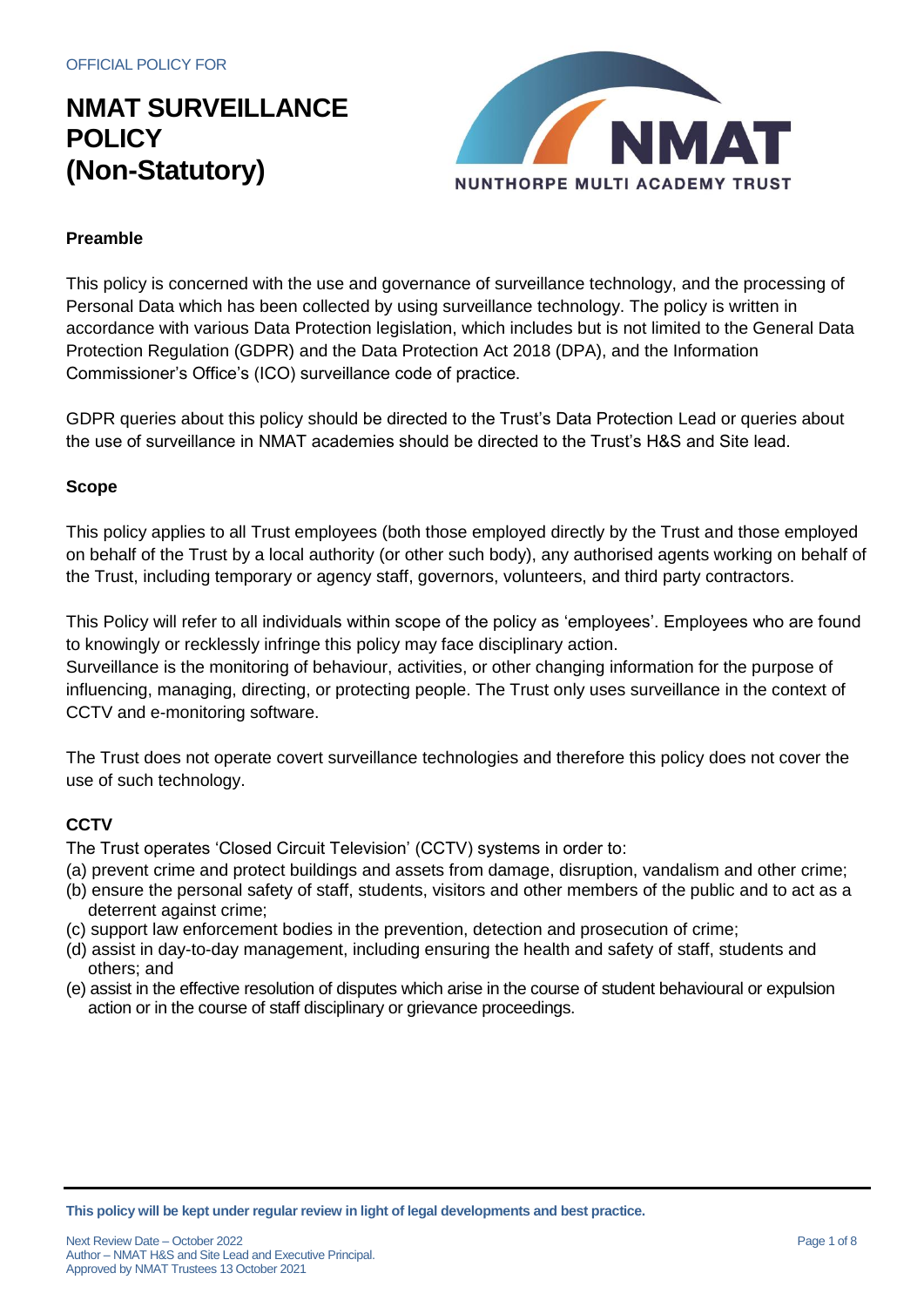

#### *Planning CCTV Systems*

Any new implementation of CCTV systems will employ the concept of 'privacy by design' which will ensure that privacy implications to data subjects will be considered before any new system is procured. The prescribed method for this is through the completion of a Data Protection Impact Assessment (DPIA).

The Trust has various statutory responsibilities to protect the privacy rights of data subjects. Therefore, during this planning phase, the Trust will consider:

- i. The purpose of the system and any risks to the privacy of data subjects.
- ii. That there are statutory requirements placed on the location and position of cameras. This means that cameras must be positioned to meet the requirement(s) of the intended purpose(s) and not exceed the intended purpose(s).
- iii. The obligation to ensure that the CCTV system can meet its intended purpose(s) also means that the system specification must be such that it can pick up any details required for these aims. For example, where practicable, the system must record with sufficient resolution to perform its task.
- iv. The system must also have a set retention period (the typical retention period is one month) and, where appropriate, the Trust must also have the ability to delete this information prior than the set retention period in order to comply with the rights of data subjects.
- v. That the Trust will need a level of access to the system and there will need to be the option to provide other agencies (such as law enforcement agencies) with specific footage if requested. If a data subject is captured and recorded by the system, then that individual also has the right to request a copy of that footage under subject access provisions.

The Trust will ensure that a contract will be agreed between the Trust (as Data Controller) and the CCTV system provider. Consideration should also be given as to whether there are any joint data controller arrangements where the system is shared with another organisation. Data Processing clauses must be included within the written contract if the provider will be processing (e.g. monitoring, storing, accessing) the data on behalf of the Trust. This role is performed by the IT Network Manager in NMAT academies.

#### *CCTV Privacy Notices*

The processing of personal data requires that the individuals that the data relates to (in this case any individuals captured by the CCTV) are made aware of the processing. Therefore, the use of CCTV systems must be visibly signed.

The signage will include the purpose for the system (e.g. the prevention or detection of crime), the details of the organisation operating the system and who to contact about the system (including basic contact

Next Review Date – October 2022 **Page 2 of 8** Author – NMAT H&S and Site Lead and Executive Principal. Approved by NMAT Trustees 13 October 2021

**This policy will be kept under regular review in light of legal developments and best practice.**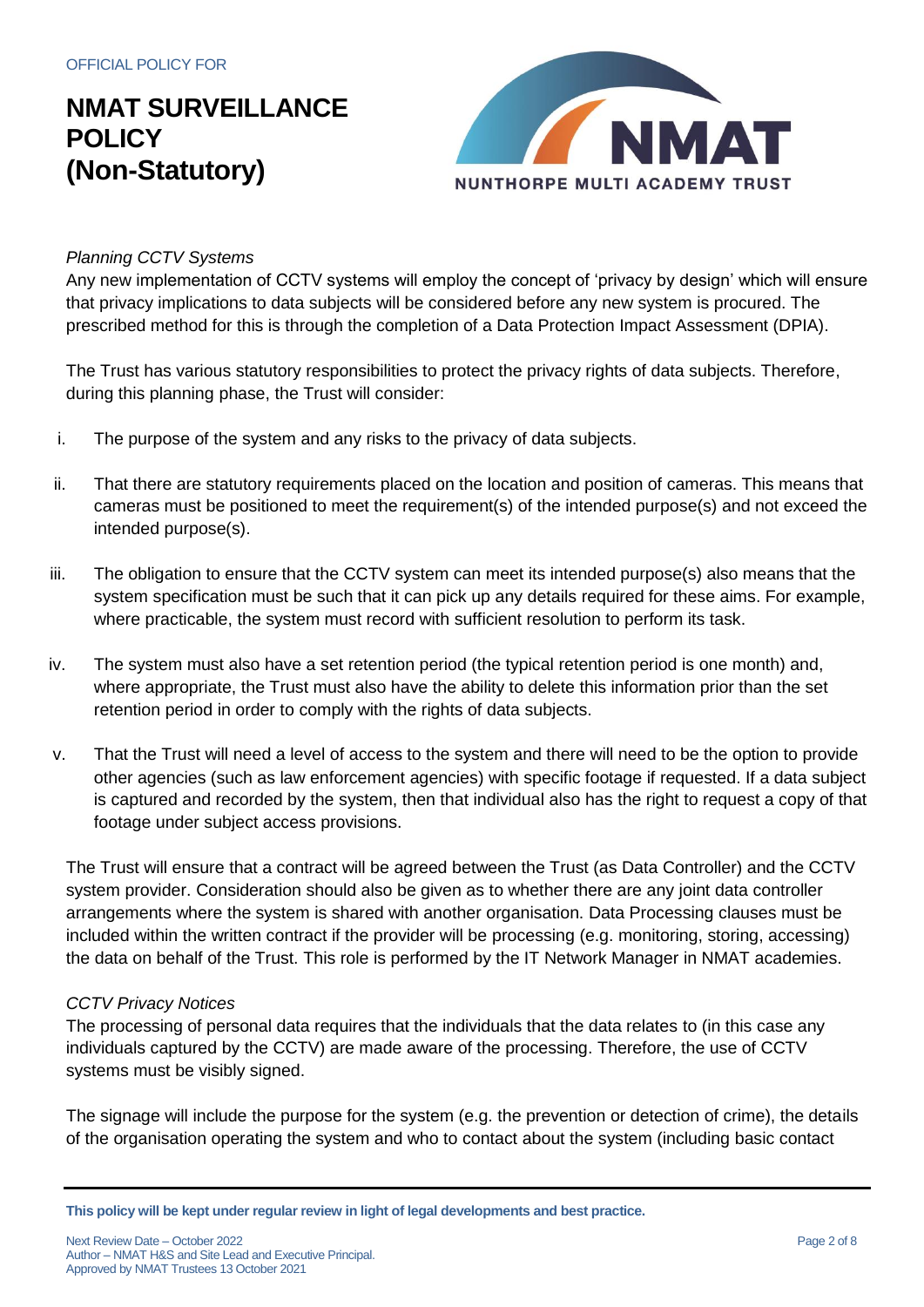

details). The signage must be clear enough that anyone entering the recorded area will be aware that they are being recorded.

A more detailed Privacy Notice for the use of CCTV must be maintained with the intention of informing data subjects of their rights in relation to surveillance data.

### *Access to CCTV Recordings*

CCTV footage will only be accessed to comply with the specified purpose. For example, if the purpose of maintaining a CCTV system is to prevent and detect crime then the footage must only be examined where there is evidence to suggest criminal activity having taken place.

The CCTV system will have a nominated Information Asset Owner who will be responsible for the governance and security of the system. The Information Asset Owner will authorise officers to access CCTV footage either routinely or on an ad-hoc basis.

#### *CCTV Footage Disclosures*

A request by individuals for CCTV recordings that include footage of them should be regarded as a subject access request (SAR). For more information on the right of access for individuals captured on CCTV, refer to the Trust's Information Policy.

If the Trust receives a request from another agency (for example a law enforcement agency) for CCTV recordings, then it will confirm the following details with that agency:

- the purpose of the request,
- that agency's lawful basis for processing the footage,
- confirmation that not receiving the information will prejudice their investigation,
- whether the Trust can inform the data subject of the disclosure, and if not, the reasons for not doing so.

The Trust will liaise with its appointed Data Protection Officer should it have any concerns about such requests.

#### *Review of CCTV*

CCTV systems must be reviewed annually to ensure that systems still comply with Data Protection legislation and national standards. The Information Asset Owner should use the checklist included in Appendix 1 of this policy to complete this review. It is the responsibility of the Information Asser Owner to ensure reviews are completed and evidence of those reviews taking place are maintained.

### **E-Safety Monitoring**

The Trust operates 'e-safety monitoring software systems in order to (prevent misuse of systems and to ensure system users are compliant with the Acceptable Use Policy (AUP). This is considered to be a form

**This policy will be kept under regular review in light of legal developments and best practice.**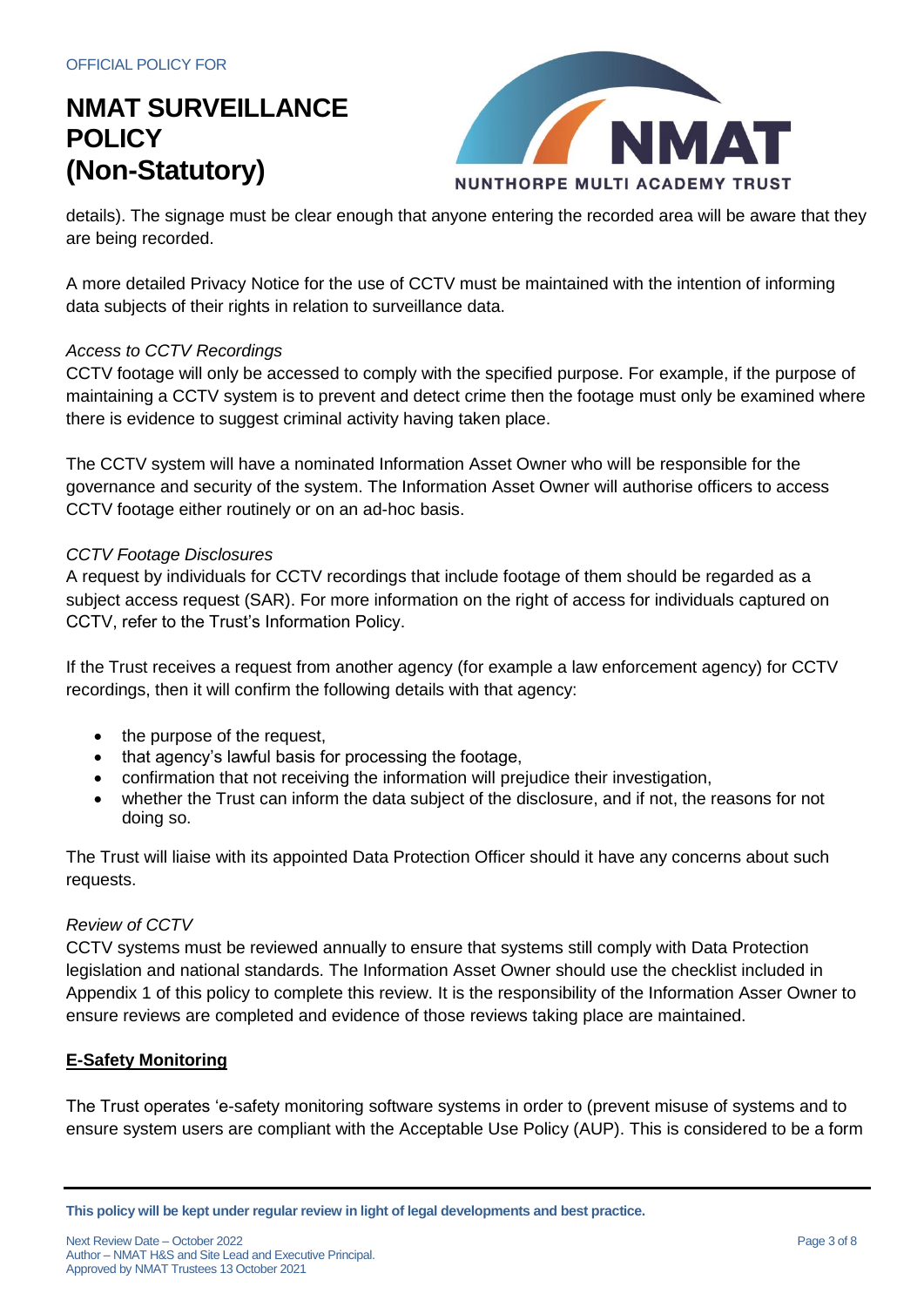

of non-covert surveillance processing. The Trust uses Smoothwall as a web filter and security device, together with ABTutor (Nunthorpe) for teaching staff to monitor what students have on screen.

#### *Planning Monitoring Systems*

Any new implementation of systems will employ the concept of 'privacy by design' which will ensure that privacy implications to data subjects will be considered before any new system is procured. The prescribed method for this is through the completion of a Data Protection Impact Assessment (DPIA).

The Trust has various statutory responsibilities to protect the privacy rights of data subjects. Therefore, during this planning phase, the Trust will consider:

- i. The purpose of the system and any risks to the privacy of data subjects,
- ii. The system must be installed in a way which meets the requirement(s) of the intended purpose(s) and not exceed the intended purpose(s).
- iii. The obligation to ensure that the system can meet its intended purpose(s) also means that the system specification must be such that it can pick up any details required for these aims. For example, the system must record with sufficient detail to perform its task.
- iv. The system must also have a set retention period and, where appropriate, the Trust must also have the ability to delete this information prior than the set retention period in order to comply with the rights of data subjects.
- v. That the Trust will need a level of access to the system and there will need to be the option to provide other agencies (such as law enforcement agencies) with specific system data if requested. If a data subject's activity is captured and recorded by the system, then that individual also has the right to request a copy of that data under subject access provisions.

The Trust will ensure that a contract will be agreed between the Trust (as Data Controller) and the system provider. Consideration should also be given as to whether there are any joint data controller arrangements where the system is shared with another organisation. Data Processing clauses must be included within the written contract if the provider will be processing (e.g. monitoring, storing, accessing) the data on behalf of the Trust.

#### *System Privacy Notices*

The processing of personal data requires that the individuals that the data relates to (in this case any individuals whose activity is recorded by the system) are made aware of the processing. Therefore, the use of monitoring systems must be visibly signed – for example on the log in screen of computers where the system is installed. All users are required to agree to and sign an Acceptable Use Policy (AUP) before being given access to IT systems. This AUP informs users of this and a reminder is displayed on the log-in screen for students.

**This policy will be kept under regular review in light of legal developments and best practice.**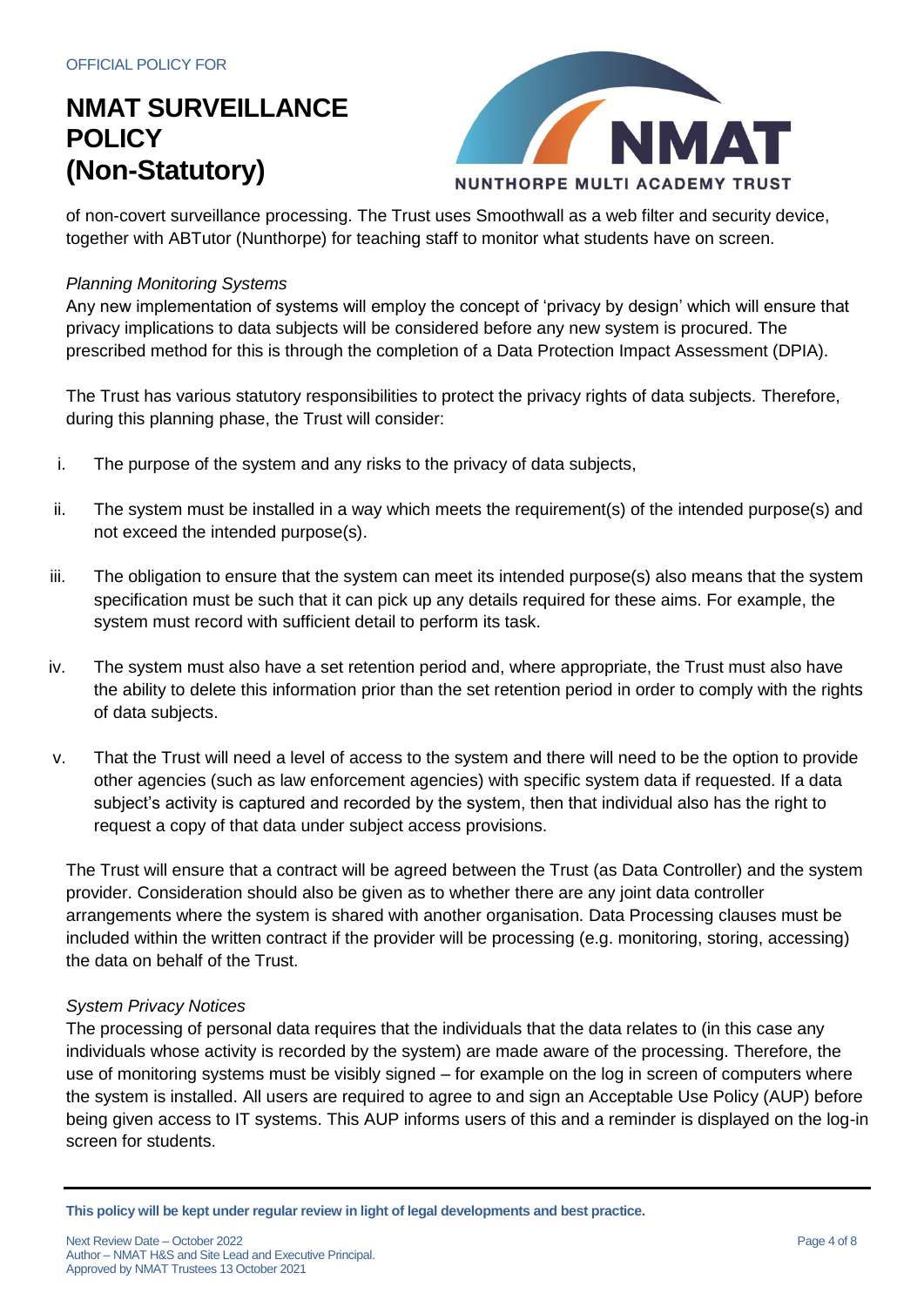

A more detailed Privacy Notice for the use of the system must be maintained with the intention of informing data subjects of their rights in relation to surveillance data. This privacy notice should link to the privacy notice of any system provider.

#### *Access to Systems Data*

System data will only be accessed to comply with the specified purpose. For example, if the purpose of maintaining the monitoring system is to safeguard children then the data must only be examined where there is evidence to a child is at risk.

The system will have a nominated Information Asset Owner who will be responsible for the governance and security of the system. The Information Asset Owner will authorise officers to access the system data either routinely or on an ad-hoc basis.

#### *Monitoring Data Disclosures*

A request by individuals for system data that includes their activity should be regarded as a subject access request (SAR). For more information on the right of access for individuals refer to the Trust's Information Policy.

If the Trust receives a request from another agency (for example a law enforcement agency) for system data, then it will confirm the following details with that agency:

- the purpose of the request,
- that agency's lawful basis for processing the data,
- confirmation that not receiving the data will prejudice their investigation,
- whether the Trust can inform the data subject of the disclosure, and if not, the reasons for not doing so.

The Trust will liaise with its appointed Data Protection Officer should it have any concerns about such requests.

#### *Review of Systems*

Systems must be reviewed annually to ensure that systems still comply with Data Protection legislation and national standards. The Information Asset Owner should use the checklist included in Appendix 1 of this policy to complete this review. It is the responsibility of the Information Asser Owner to ensure reviews are completed and evidence of those reviews taking place are maintained.

#### **Complaints**

Complaints by individuals about the use of surveillance systems, or the way surveillance data is processed, should be treated as a data protection concern and the Trust's data protection officer should be made aware.

**This policy will be kept under regular review in light of legal developments and best practice.**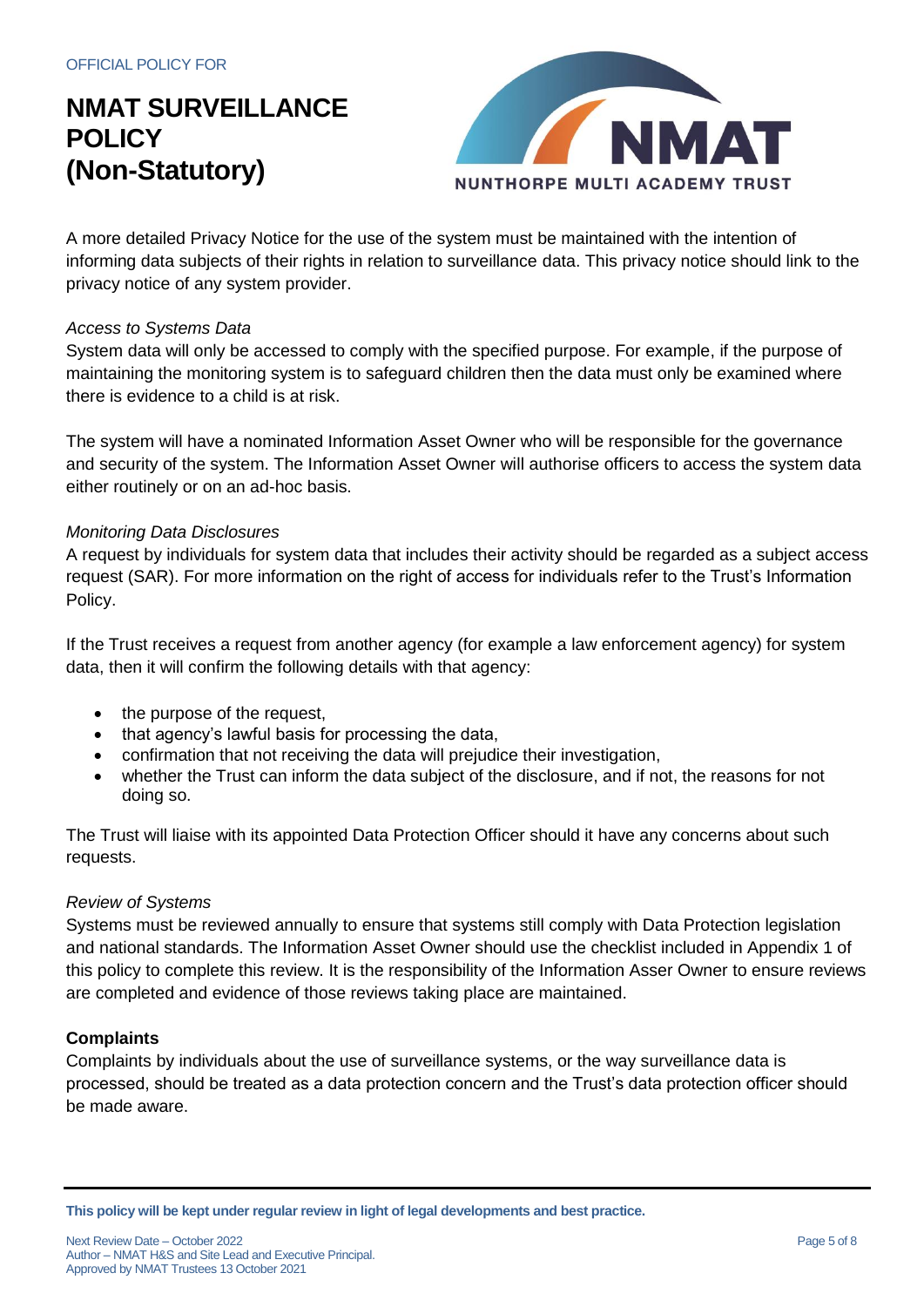

The Trust's Data Protection Officer is:



#### **Records of Processing**

The Trust has a duty under Article 30 of the GDPR to ensure that all instances of data processing activity is recorded for regulatory inspection where required. The Trust maintains an information asset register in order to fulfil this requirement.

The Trust will ensure that the use of surveillance systems is recorded on their information asset register. This should detail each separate surveillance system in use.

### **Related Documents**

Employees who are responsible for planning, maintaining, or reviewing the implementation of a surveillance system are encouraged to read the following related documents prior to implementation:

- [ICO Surveillance Code of Practice \(External Link\)](https://www.google.com/url?sa=t&rct=j&q=&esrc=s&source=web&cd=11&cad=rja&uact=8&ved=2ahUKEwiek5qunOvgAhVTtXEKHdfsC68QFjAKegQICRAC&url=https%3A%2F%2Fico.org.uk%2Fmedia%2F1542%2Fcctv-code-of-practice.pdf&usg=AOvVaw2D6BDz75aZ_wQQuCrrCGpI)
- The Trust's Data Protection Impact Assessment (DPIA) available through HR.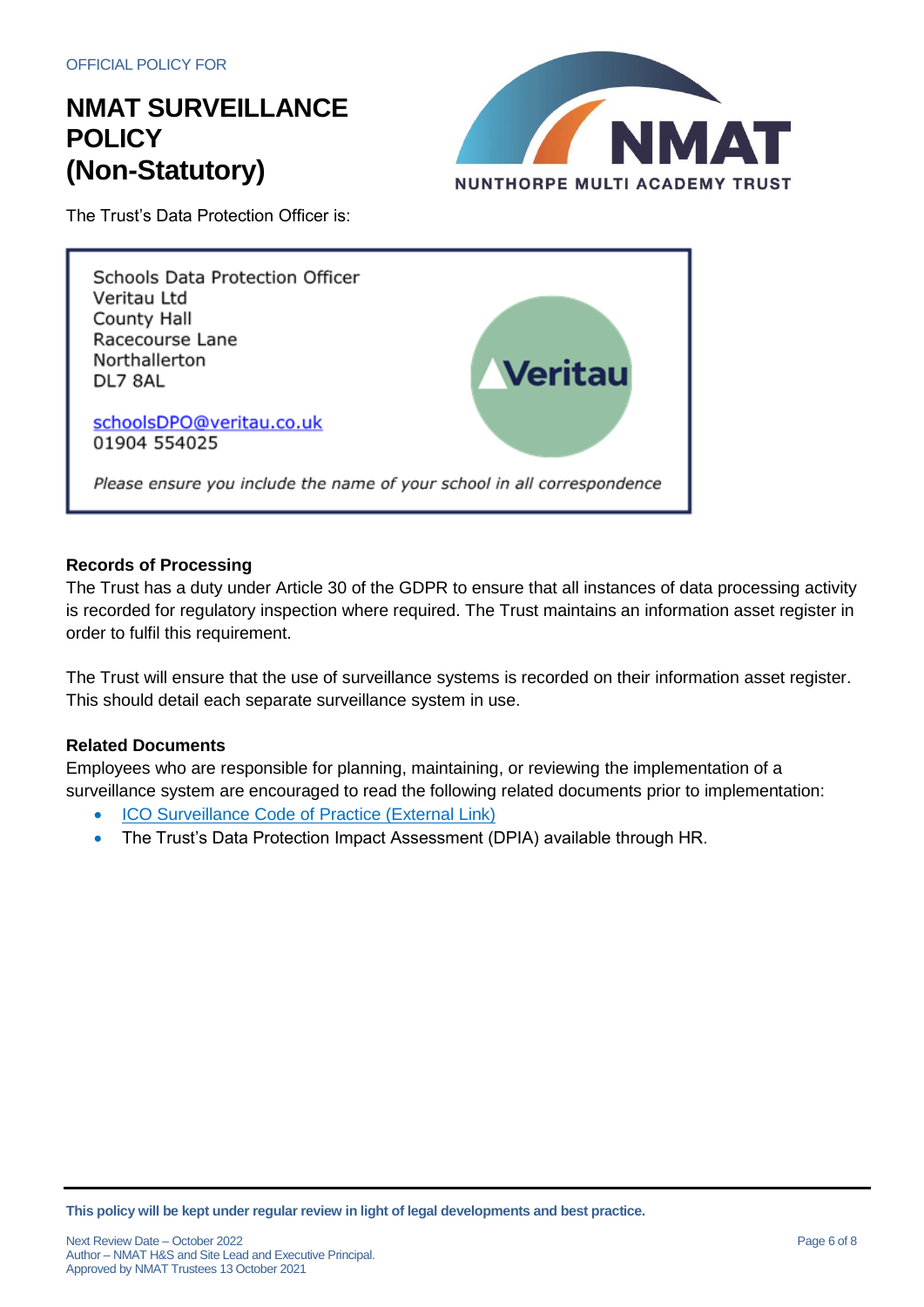

### **Appendix 1 – Surveillance System Checklist**

| <b>Trust Name:</b>             |            |           |
|--------------------------------|------------|-----------|
| <b>Name and Description of</b> |            |           |
| <b>Surveillance System:</b>    |            |           |
| The purpose and                | <b>YES</b> | <b>NO</b> |
| requirements of the system     | Notes:     |           |
| are addressed by the system    |            |           |
| (i.e the cameras record the    |            |           |
| required information)          |            |           |
| The system is still fit for    | <b>YES</b> | <b>NO</b> |
| purpose and produces clear     | Notes:     |           |
| images of adequate             |            |           |
| resolution.                    |            |           |
| Cameras are sited in           | <b>YES</b> | <b>NO</b> |
| effective positions to fulfil  | Notes:     |           |
| their task.                    |            |           |
| Cameras are positioned so      | <b>YES</b> | <b>NO</b> |
| that they avoid capturing the  | Notes:     |           |
| images of persons not          |            |           |
| visiting the premises and/or   |            |           |
| neighbouring properties.       |            |           |
| There are visible signs        | <b>YES</b> | <b>NO</b> |
| showing that CCTV is in        |            |           |
| operation. These signs         | Notes:     |           |
| include:                       |            |           |
| Who operates the CCTV,         |            |           |
| Their contact details,<br>٠    |            |           |
| What the purpose of the<br>П   |            |           |
| CCTV is.                       |            |           |
| CCTV recordings are            | <b>YES</b> | <b>NO</b> |
| securely stored and access     | Notes:     |           |
| limited.                       |            |           |
|                                |            |           |
| The system has the             | <b>YES</b> | <b>NO</b> |
| capability to transfer         | Notes:     |           |
| recordings to law              |            |           |
| enforcement or to fulfil a     |            |           |
| request for an individual's    |            |           |
| own personal information.      |            |           |